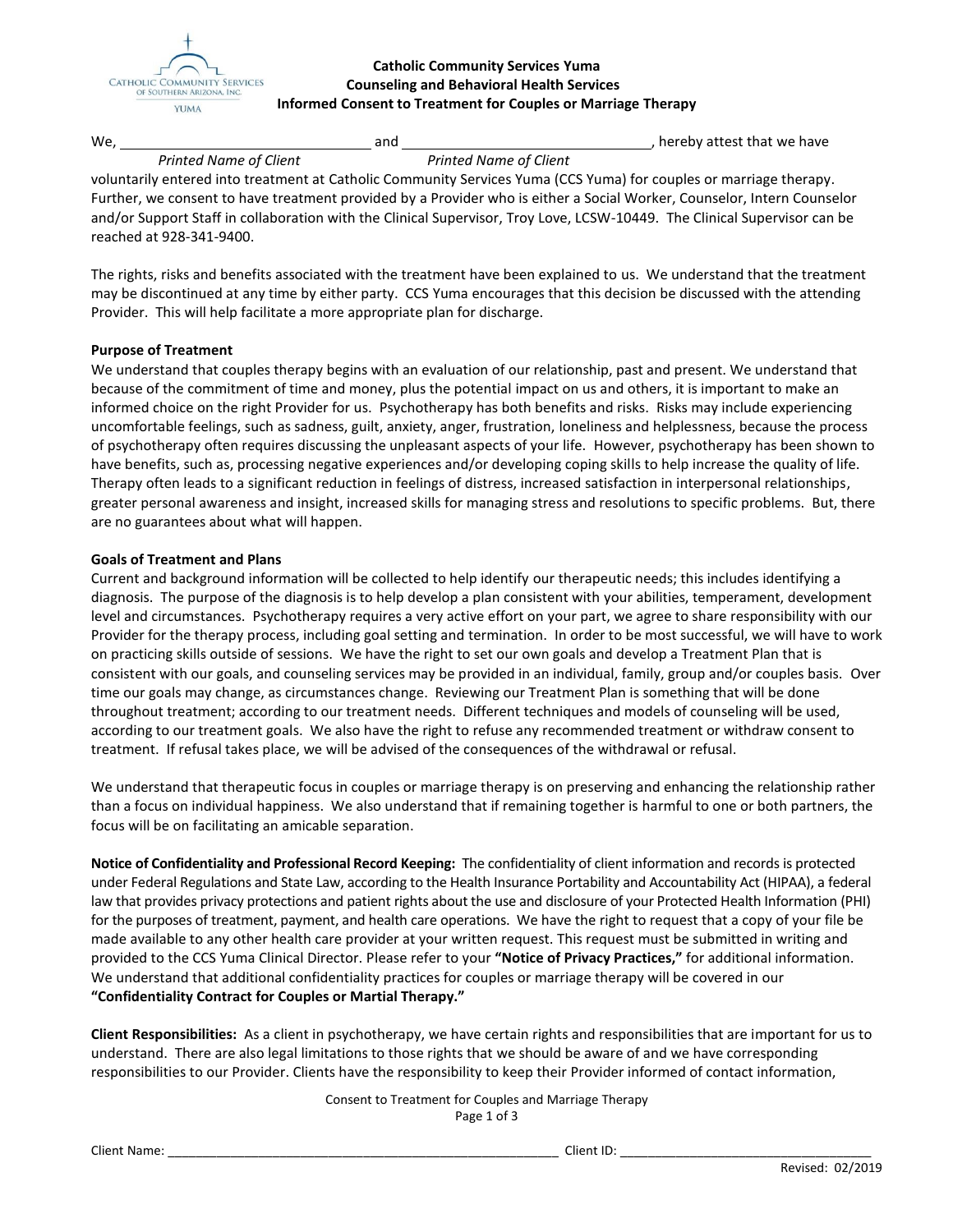changes in condition, voice if they feel the treatment plan needs to be updated, and keep up to date any releases of information.

**Client Rights:** We understand that as a client of CCS Yuma we I have rights. We have been informed and provided with a copy of the "Client Rights." Any clarifications to these rights can be provided by CCS Yuma. We have the right to decline requests to become a research participant.

**Grievance Procedure:** We understand that as a client of CCS Yuma we have the ability to submit a complaint/concern, without fear of retaliation or discrimination. We have been informed and provided with a copy of the "Grievance Policy and Procedure." Any clarifications to the procedure can be provided by CCS Yuma.

**Non-Voluntary Discharge from Treatment:** If a Provider chooses to terminate services before the planned discharge, it is considered involuntary termination. Criteria for an involuntary termination are as follows:

- When a client is no longer willing to participate in his/her treatment plan or work toward agreed upon treatment objectives;
- Upon discovery that a client did not fit the admission criteria or that there were service limitations in the treatment of a particular client & the client would need to be referred elsewhere for services;
- When a client becomes abusive or makes sexual advances towards a counselor or other clients; or
- When a client is no longer compliant with the mandated parameters to treatment &/or re-offends during the course of treatment.

**Appointments and Billing:** Appointments will ordinarily be 45-50 minutes in duration, and scheduled according to your treatment needs. If you need to cancel or reschedule a session, provide a 24 hours notice. If you miss a session without canceling, or cancel with less than 24 hour notice, our policy is to collect the amount of your co-payment [unless we both agree that you were unable to attend due to circumstances beyond your control]. It is important to note that insurance companies do not provide reimbursement for cancelled sessions; thus, you will be responsible for the portion of the fee as described above. In addition, you are responsible for coming to your session on time; if you are late, your appointment will still need to end on time. Your billing for services received will be consistent with your **"Payment Contract for Services."**

**Use of Technology:** "Distance counseling" is a practice not used in place of face-to-face counseling. CCS Yuma does not use cell phones, social media or telemedicine to provide therapeutic or supportive services. Requests for services must be made by calling our office at 928-341-9400 and scheduling an appointment. Technology-assisted services may be used as a reasonable accommodation to provide therapeutic services. If such technology-assisted services are used, the purpose will be explained and possible misconceptions. Technology-based tools to deliver therapeutic services may be used as a part of the therapy process. You have the right to engage in technology-assisted-based services.

**Contacting Your Provider:** Your Provider may not be immediately available by telephone. At these times, you may leave a message on our confidential voice mail and we will return your call as soon as possible, but it may take a day or two for nonurgent matters. If, for any number of unseen reasons, you do not hear from us, or are unable to reach you, and you feel you cannot wait for a return call or if you feel unable to keep yourself safe, 1) contact the Crisis Hotline at 1-866-495-6735, 2) go to your Local Hospital Emergency Room, or 3) call 911. We will make every attempt to inform you in advance of planned absences, and provide you with the name and phone number of the mental health professional covering my cases.

**Continuum of Services:** In the event your assigned Provider is no longer able to continue services, you will be re-assigned another Provider. It will be your choice if you would like to continue treatment services or be referred to another Provider.

**Clinical Staffings/Coordination of Care:** Your case may be staffed in a group supervision setting for clinical feedback and best practice approach. Your name will not be released.

## Consent to Treatment for Couples and Marriage Therapy Page 2 of 3